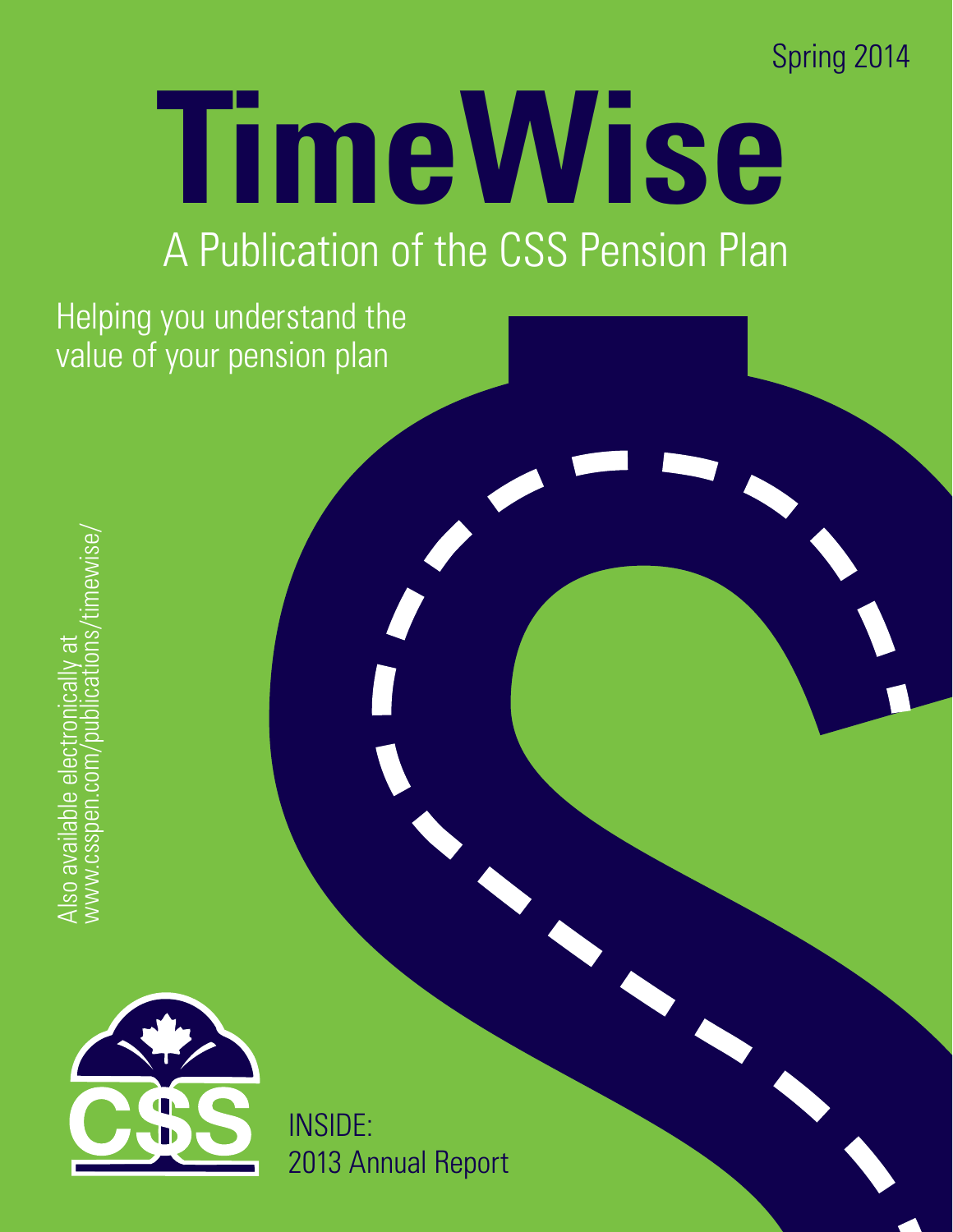# **TimeWise** Spring 2014 Volume 37, Number 1

#### Board of Directors

President – Gary Mearns Vice-President – Al Meyer Jeff Ambrose Randy Boyer Jim Huggard Celeste Labrecque

#### **Staff**

| General Manager - Bill Turnbull               |
|-----------------------------------------------|
| Investment Manager - Brent Godson             |
| Accounting/Investment Officer - Joel Sawatsky |
| Member Services Manager - David Kapeluck      |
| Information Officer - Muriel Baribeau         |
| Office Administrator - Fiona May              |
| Office Administrator - Rhonda Rodh            |
| Office Administrator - Joanne Anderson        |
| Office Administrator - Gayle Richmond         |
| ICT Manager - Kirby McInnis                   |
| Programmer Analyst - Rob Peddle               |
| Programmer Analyst - Alex Hoffman             |
| Programmer Analyst - Whitney Briens           |
|                                               |

# What's inside?

#### Special Features

| New Product and Service Under Development 4 |  |
|---------------------------------------------|--|
|                                             |  |

#### Features

| FYI - Milestones & Membership in the Plan 8 |  |
|---------------------------------------------|--|

#### Regular Columns

|--|--|--|

TimeWise is published at least twice a year by the Co-operative Superannuation Society Pension Plan (registration no. 0345868), Box 1850, Saskatoon, Saskatchewan S7K 3S2. Phone (306) 244-1539.

TimeWise is the official publication of the Co-operative Superannuation Society Pension Plan and is provided free to all active contributing members of the Pension Plan through the Pension Plan's member organizations and to all retired members of the Pension Plan.

Opinion and comment expressed in TimeWise does not necessarily reflect the official policy of the CSS Pension Plan.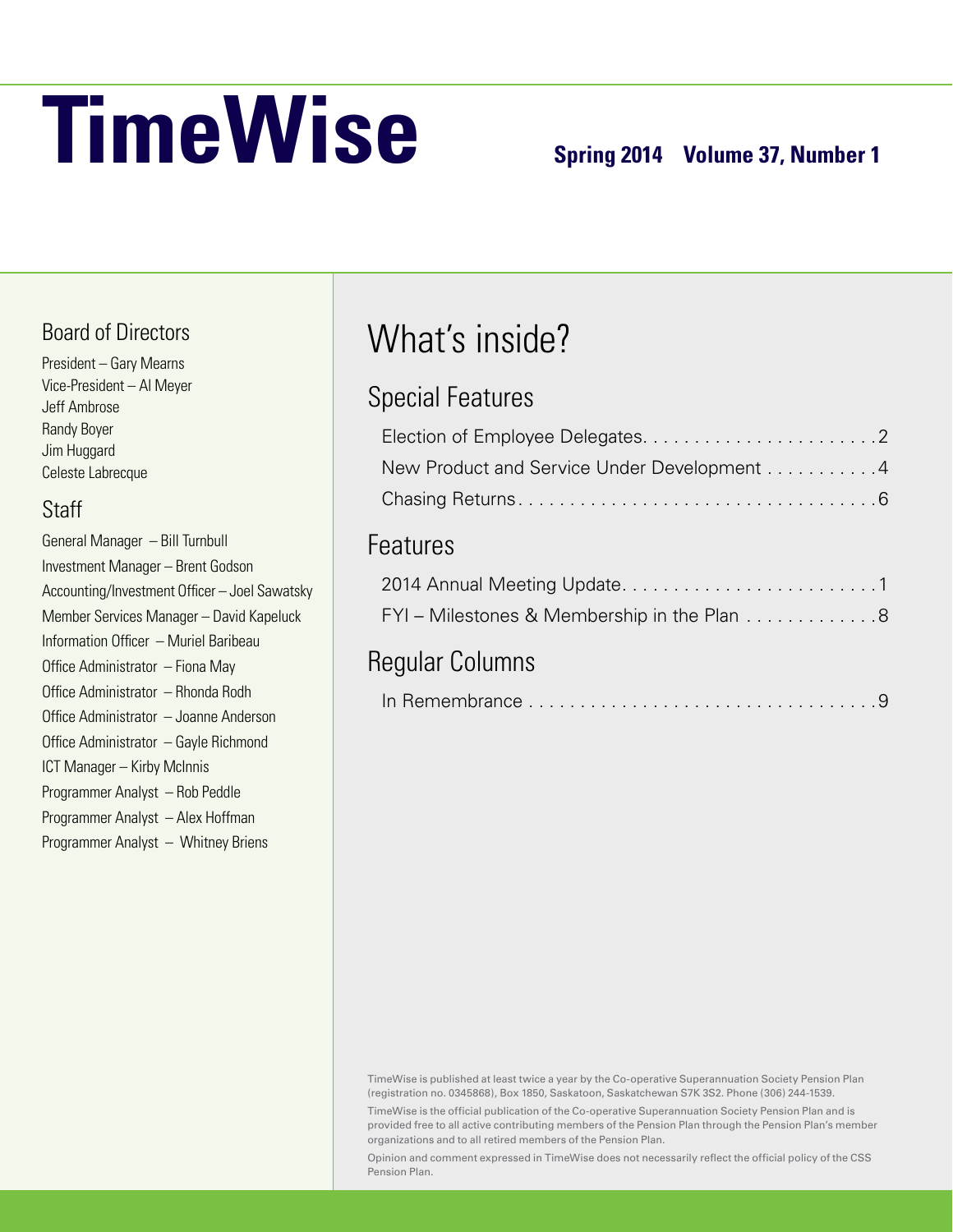# 2014 Annual Meeting Update

The Co-operative Superannuation Society (CSS) Annual Meeting was held on Friday, March 28, 2014 at the Delta Bessborough Hotel in Saskatoon.

#### Delegate Seminar

As in past years, a session for the Delegates was held the Thursday evening prior to the actual Annual Meeting.

The session started off with Karen Timoshuk presenting the findings and feedback from the Employer Focus Group (EFG) sessions held in the fall of 2013, as well as the feedback obtained from the electronic employer and employee surveys conducted in January and February 2014. The purpose of the EFGs and surveys was to obtain feedback from the employer and employee members to assist the Plan in developing its Communications Strategy.

Karen worked closely with the Plan's Member Services Manager, David Kapeluck to develop and deliver the EFGs as well as design the surveys. Some members may remember Karen when she assisted David in delivering the Plan's halfday Retirement Income Options (RIO) workshops and the full-day Retirement Planning Seminars.

Bill Turnbull, the Plan's General Manager, then provided the delegates with an update on the Pension Plan's progress on providing retirement planning to members and variable pensions to members.

In regards to providing retirement planning to members, Bill advised the delegates that to date the Plan has: contacted the Saskatchewan Superintendent of Pensions office to discuss if there would be any regulatory requirements; contacted the Securities Division regarding any licensing requirements; met with another pension plan to learn about their process for providing retirement planning to its members; and received approval from the Board to hire a Retirement Planning Consultant. Bill also advised that the Plan is still investigating retirement planning software options, and that if members wish a comprehensive retirement plan then the proposed model will be similar to the six-step financial planning process developed by the Financial Planners

Standards Council (FPSC) of Canada. Otherwise, members will be able to get help on just certain segments of their retirement plan. There is still much work to do before the Plan offers retirement planning to its members. Further progress will be communicated to members in TimeWise and the "What's New?" area of the website.

Bill next updated the delegates on the developments regarding the possibility of the Pension Plan offering variable pensions as a retirement income option for retiring members. This topic was also discussed at the delegate session prior to the 2013 Annual Meeting.

Besides Variable Benefit (VB) payments, the Plan currently offers a fixed traditional monthly pension (i.e., an annuity type payment). The backing investment for traditional monthly pensions is long-term bonds. However, because of today's low interest rate environment it takes more money to provide a \$100/month pension compared to when interest rates were higher.

Variable pensions would pay the retiree a lifetime monthly pension, just like a traditional monthly pension. However, with variable pensions, the backing investment would be a balanced fund (i.e., a portfolio of about 60% stocks and 40% bonds), thus the payments are subject to fluctuate each year based on the investment performance of the backing investment fund.

Further design work for variable pensions is still required as well as approval from the Superintendents of Pension in each province before this product can be offered to retiring members. More information on variable pensions can be found on page 4 in this issue of TimeWise.

#### Directors Elections

Three Director elections were held at the Annual Meeting: two employee director elections and one employer director election.

Celeste Labrecque of TCU Financial Group in Saskatoon was elected to the Board as an Employee Director for a one-year term to fulfill the balance of Earl Hanson's term. As a result of Earl's retirement on December 31, 2013 from Innovation Credit Union in Swift Current SK, he was no longer eligible to sit on the Board.

Jeff Ambrose of Calgary Co-operative Association was re-elected to the Board by acclamation as an Employee Director for a three-year term.

The other Employee Director on the Board is Jim Huggard, retiree, of Winnipeg.

Gary Mearns of Federated Co-operatives Limited in Saskatoon was re-elected to the Board by acclamation as an Employer Director for a three-year term.

The two other Employer Directors are Al Meyer of Prairie Centre Credit Union in Rosetown SK and Randy Boyer of Federated Co-operatives Limited in Saskatoon.

At the Board re-organization meeting held after the Annual Meeting, Gary Mearns was elected President and Al Meyer was elected Vice-President.

#### Service Awards

Several service awards were presented at this year's Annual Meeting.

A five year service award was presented to Jim Huggard, for his service as an Employee Delegate.

Joanne Anderson one of the Plan's Office Administrators and Bill Turnbull, the Plan's General Manager, were presented with fifteen year service awards. Fiona May, the Plan's Senior Office Administrator's, who celebrates twenty years of service this year, was not in attendance so her service award will be presented to her at a later date.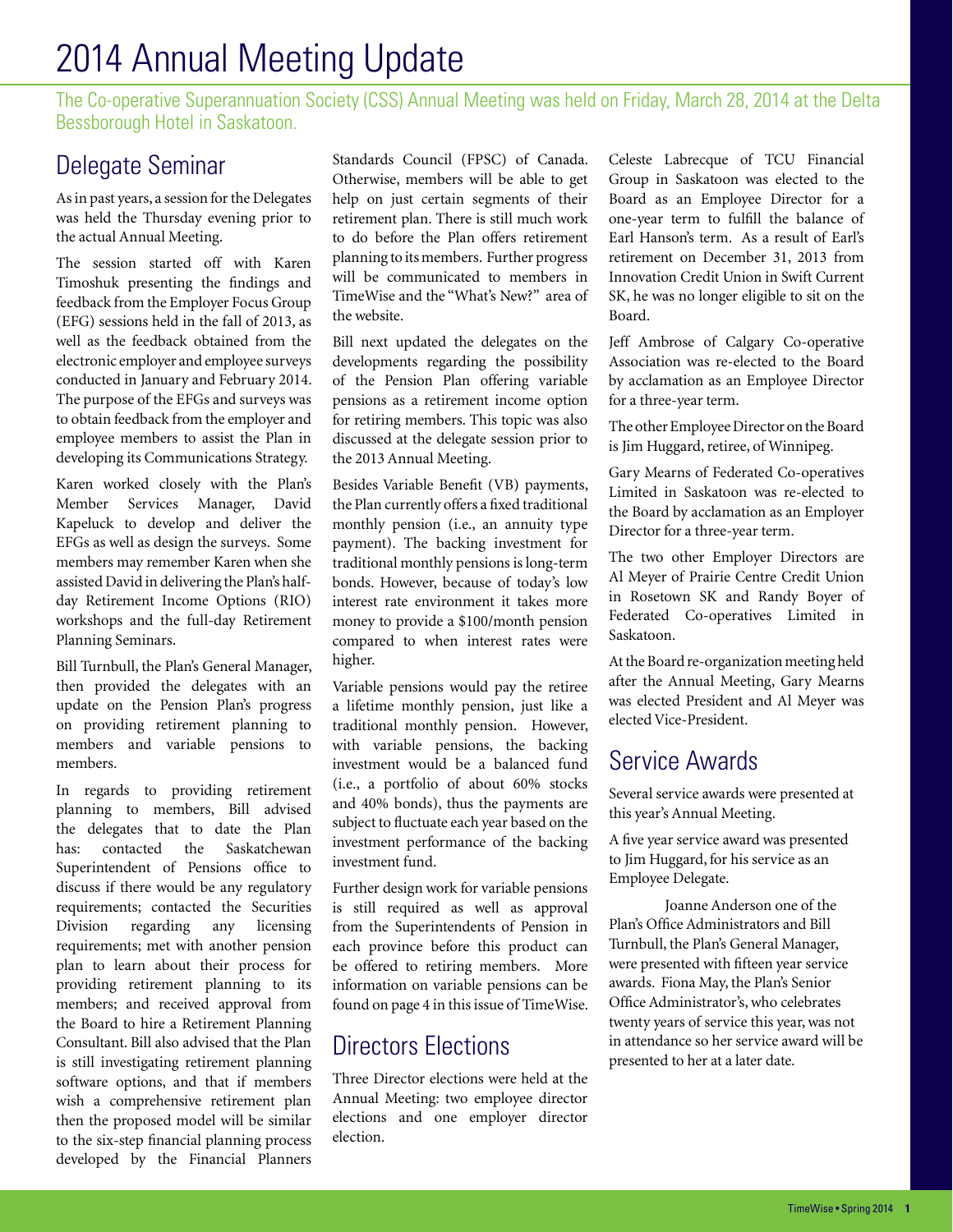### Election of Employee Delegates

#### The Co-operative Superannuation Society's Annual Meeting was held on March 28, 2014 at the Delta Bessborough Hotel in Saskatoon.

Four candidates were nominated for the four delegate positions in the Alberta/ BC/Northern Canada region. The four candidates elected by acclamation for a two-year term are: Jeff Ambrose, Calgary Co-operative, Calgary AB; Lee Gonsalves, Calgary Co-operative, Calgary AB; Carol Rollheiser, Wild Rose Co-operative, Camrose AB; and Jason Sentes, 1<sup>st</sup> Choice Savings & Credit Union, Lethbridge AB.

Five candidates were nominated for the four delegate positions in the Manitoba/ Eastern Canada region. The four successful candidates elected for a two-year term are: Harry Bowler, Sunrise Credit Union, Treherne MB; Darren Heide, Access Credit Union, Winkler MB; Dennis Laing, Interlake Consumers Co-op, Arborg MB; and Audri Wilkinson, Concentra Financial, Oakville MB.

Two candidates were nominated for the two Retiree delegate positions. Jim Huggard of Winnipeg MB and Gerry St. Pierre of Barrhead AB were therefore elected by acclamation for a two-year term as the Retiree delegates.

The above delegates joined the seven Saskatchewan region delegates (who were elected for a two-year term in 2013). The

Saskatchewan region delegates are: Ryan Graham, Concentra Financial, Regina; C.A. Hatlelid<sup>1</sup>, Credit Union Deposit Guarantee Corporation, Regina; Linda Jijian, Credit Union Central of Saskatchewan, Regina; Celeste Labrecque, TCU Financial Group, Saskatoon; Dave Marchant, Prince Albert Co-op, Prince Albert; Jason Schenn, Borderland Co-op, Moosomin; and Cheryl Tkachuk, Co-operative Health Centre, Prince Albert.

Also in 2013, under the CSS' Bylaws, the Employee Directors appointed Rand Smale of Calgary AB as the Inactive Employee Delegate to represent the Plan's inactive members.

The above eighteen employee delegates, along with the eighteen employer delegates, represented employee and employer members at this year's annual meeting in Saskatoon.

The employer delegates are appointed by the following employer organizations: Credit Union Central Alberta (one delegate), Credit Union Central of Manitoba (two delegates), Credit Union Central of Saskatchewan (three delegates), Concentra Financial (one delegate), and Federated Co-operatives Limited (eleven delegates).

The following employer delegates were appointed by the above organizations as follows:

Credit Union Central Alberta: Adrien Cripps, Calgary;

Credit Union Central of Manitoba: Pat Gifford, Winnipeg; and Louise Smith, Winnipeg;

Credit Union Central of Saskatchewan: Debbie Lane, Regina; Pieter McNair, Regina; and Al Meyer, Rosetown;

Concentra Financial: Brian Guillemin, Saskatoon;

Federated Co-operatives Limited (FCL): Randy Boyer, FCL Saskatoon; Dawn Brinkmeier, FCL Saskatoon; Dave Dyck, FCL Saskatoon; Barry Engele, FCL Saskatoon; Dusty MacDonald, FCL Director; Jamie McLeod, FCL Saskatoon; Gary Mearns, FCL Saskatoon; Terry Nelson, FCL Saskatoon; Don Russell, FCL Director; Heather Ryan, FCL Saskatoon; and Tony Steier, FCL Saskatoon.

The CSS Pension Plan extends its appreciation and thanks to all of the delegates for their interest in the Pension Plan's democratic process.

<sup>&</sup>lt;sup>1</sup>As a result of the retirement of Earl Hanson, C.A. Hatlelid was appointed by the Employee Directors to fulfill the remaining year of Earl Hanson's two year term as Employee Delegate.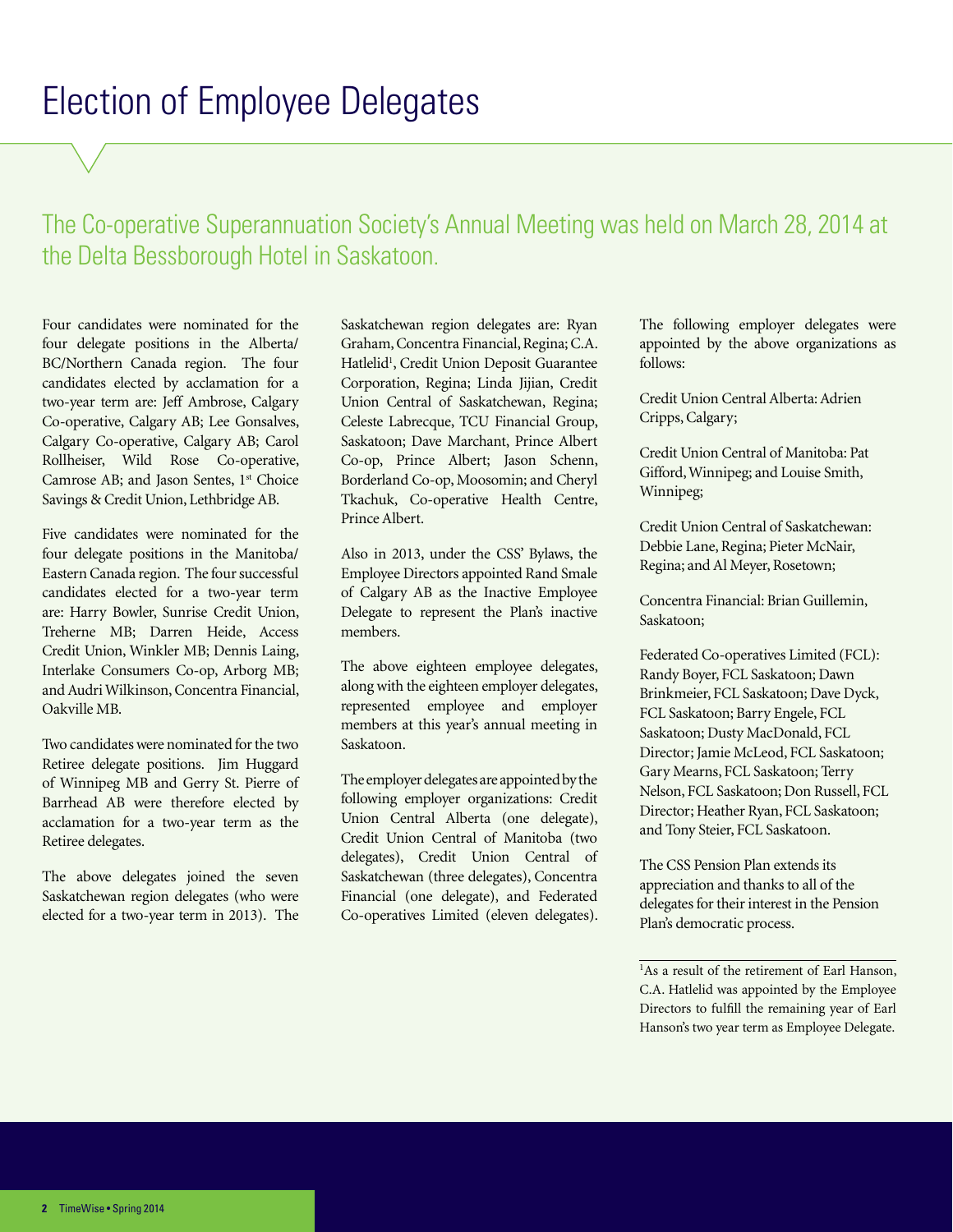

Jeff Ambrose Vice-President Petroleum, Wine Spirits Beer, Home Health Care, Travel and Business Development *Calgary Co-operative Association Ltd.* CALGARY AB *(AB/BC/Northern Canada Region)*



Harry Bowler Chief Executive Officer *Sunrise Credit Union* TREHERNE MB *(MB/Eastern Canada Region)*



Lee Gonsalves Vice-President Human Resources *Calgary Co-operative Association Ltd.* CALGARY AB *(AB/BC/Northern Canada Region)*



Ryan Graham Vice-President Residential & Secondary Markets *Concentra Financial* REGINA SK *(Saskatchewan Region)*



C.A. Hatlelid Vice-President Regulatory Policy and Prevention *Credit Union Deposit Guarantee Corporation* REGINA SK *(Saskatchewan Region)*



Darren Heide Manager of Human Resources *Access Credit Union* WINKLER MB *(MB/Eastern Canada Region)*



Jim Huggard Retiree WINNIPEG MB *(Retiree Delegate)*



Linda Jijian Associate Manager, Governance and Compliance *Credit Union Central of Saskatchewan* REGINA SK *(Saskatchewan Region)*



Celeste Labrecque Executive Manager – Retail Banking/ GM TCU Wealth Management Inc. *TCU Financial Group* SASKATOON SK *(Saskatchewan Region)*



Dennis Laing General Manager *Interlake Consumers Co-op* ARBORG MB *(MB/Eastern Canada Region)*



Dave Marchant General Manager *Prince Albert Co-op* PRINCE ALBERT SK *(Saskatchewan Region)*



Carol Rollheiser General Manager *Wildrose Co-operative Association* CAMROSE SK *(AB/BC/Northern Canada Region)*



Jason Schenn General Manager *Borderland Co-op* MOOSOMIN SK *(Saskatchewan Region)*







Jason Sentes VP Finance *1st Choice Savings & Credit Union* LETHBRIDGE AB *(AB/BC/Northern Canada Region)*



Rand Smale CALGARY AB *(Inactive Employee Delegate)*



Gerry St. Pierre Retiree BARRHEAD AB *(Retiree Delegate)*



Cheryl Tkachuk Manager of Finance *Co-operative Health Care Centre* PRINCE ALBERT SK *(Saskatchewan Region)*



Audri Wilkinson Associate Vice-President, Strategic Relationship Manager *Concentra Financial* WINNIPEG MB *(MB/Eastern Canada Region)*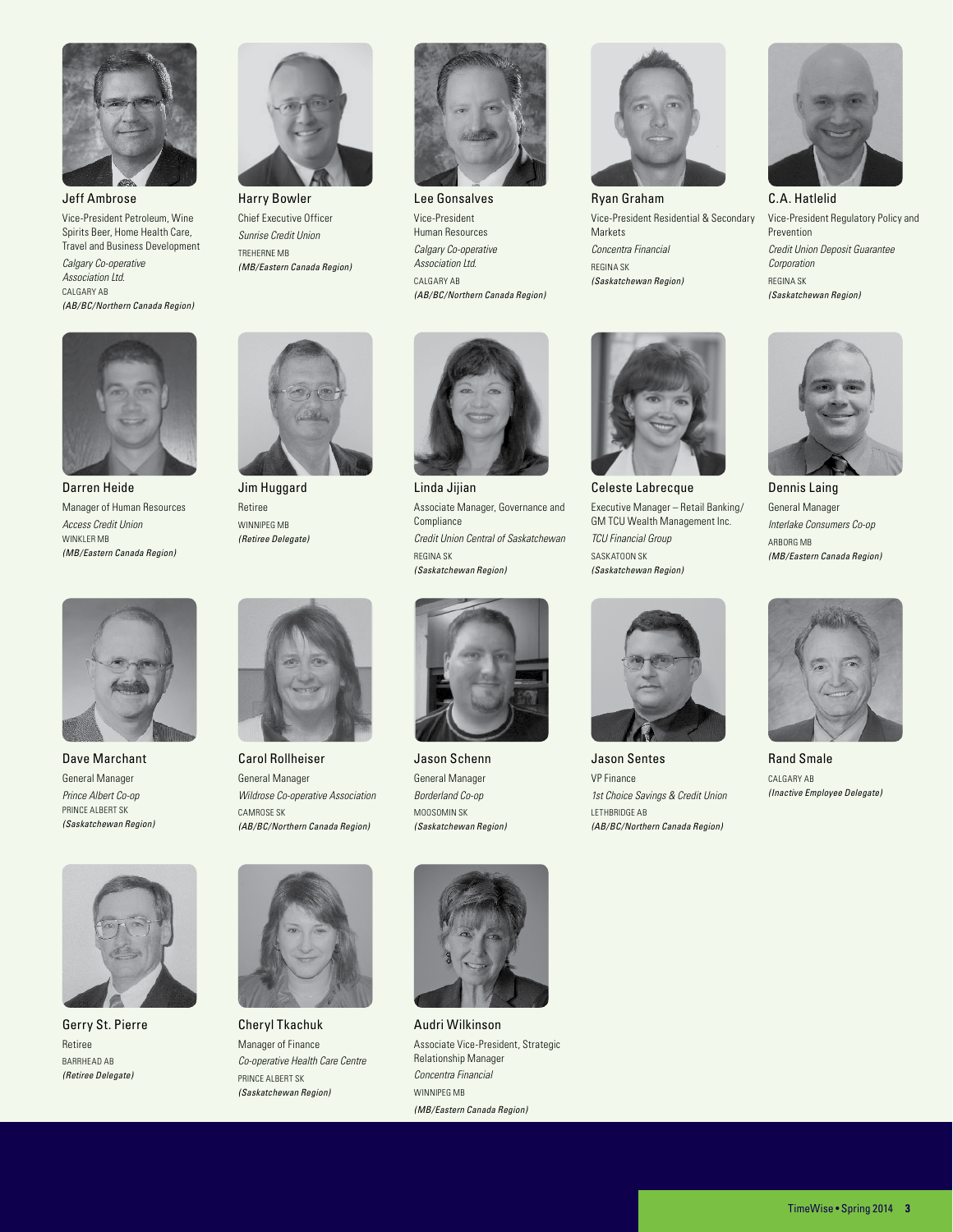Over the past year, the CSS Pension Plan has been investigating two significant changes for plan members. One is a new retirement income option and the other is a new member service. Both came out of the Board's strategy session in August of 2012. The new retirement income option will be a variable pension. The new member service will involve a retirement planning tool for use by members with assistance from Retirement Planners on staff at the Pension Plan. Both are expected to become available sometime in 2015. Below, members will find a preliminary description of each for their information. Although some of the details may change upon final implementation, we think this brief article will provide some useful advance notice of these important changes.

#### Variable Pensions

In 2012, the Plan began to investigate another retirement income option for members. We were intrigued by an option that had been offered for some years by the University of British Columbia (UBC) Faculty Pension Plan – a variable pension.<sup>1</sup> Since 1972, the CSS Pension Plan has offered traditional fixed pensions and in 2006 we began to offer Variable Benefit (VB) payments. A variable pension has some of the characteristics of each. The member uses funds to buy a payment that is paid for rest of his/her life, like a fixed pension, but the amount of the payment will be subject to change each year based on investment performance and other factors, somewhat like a VB payment.

1 You can find a description of UBC's version of the variable pension on their Faculty Pension Plan website here:

http://www.pensions.ubc.ca/faculty/ publications/brochures/annuities.pdf

With the variable pension, we are considering offering members two different payment streams: one with an initial payment based on 3% and one with an initial payment based on 6%. The 3% option would be expected to produce an increasing payment stream during retirement, providing some inflation protection, while the 6% option would be expected to produce a higher cash flow early in retirement, but a declining income after inflation over the retiree's lifetime.

One of the major differences from our traditional fixed pensions will be the investment of the backing assets. Our investment consultant, Mercer has reviewed whether it would be appropriate to back the variable pensions with a segregated portion of the Balanced Fund, and has concluded that it would. Using the Balanced Fund would help to control cost. Avoiding the need to use different investments to back our variable pensions would also reduce investment complexity. Finally, using the Balanced Fund would provide the opportunity for a higher lifetime retirement income, since a balanced portfolio will generally produce a higher long-term average return than a portfolio of long-term bonds, which is the backing investment for our traditional fixed pensions (i.e., the Pensions Fund).

A chart comparing some of the differences and similarities between a variable pension and the Plan's two existing retirement income options appears below.

Regrettably we're not yet able to provide more detailed information on the terms of this new option. We are currently in the process of developing a written proposal for approval by the Saskatchewan Superintendent of Pensions. We are also not yet able to confirm that this option will be available in all jurisdictions. Each Province will be making this decision independently.

We do have an indication on the tax treatment of variable pension payments, however. UBC advises that a variable pension payment is reported as annuity income, which means it qualifies for the pension income deduction and income splitting before age 65.

Look for more information in the Plan's publications and website (www.csspen. com) in a few months.

|                         | <b>FIXED PENSION</b>            | <b>VARIABLE PENSION</b>      | <b>VARIABLE BENEFIT</b>      |
|-------------------------|---------------------------------|------------------------------|------------------------------|
| <b>Payment Amount</b>   | Fixed                           | <b>Adjusted Annually</b>     | Member sets within limits    |
| <b>Pension Funds</b>    | Spent                           | Spent                        | Retained                     |
| <b>Payments Last</b>    | <b>For Life</b>                 | For Life                     | Unknown                      |
| <b>Unspent Funds</b>    | Go to other pensioners          | Go to other pensioners       | Go to beneficiaries          |
| <b>Spousal Benefits</b> | Permitted                       | Permitted                    | Permitted                    |
| <b>Expected Return</b>  | <b>Tied to Long Terms Bonds</b> | <b>Tied to Balanced Fund</b> | <b>Based on Fund Choices</b> |
| <b>Investment Risk</b>  | Plan                            | Member                       | Member                       |
| <b>Mortality Risk</b>   | Plan                            | Pooled                       | Individual                   |

Less Risk Less Flexibility Less Control

More Risk More Flexibility More Control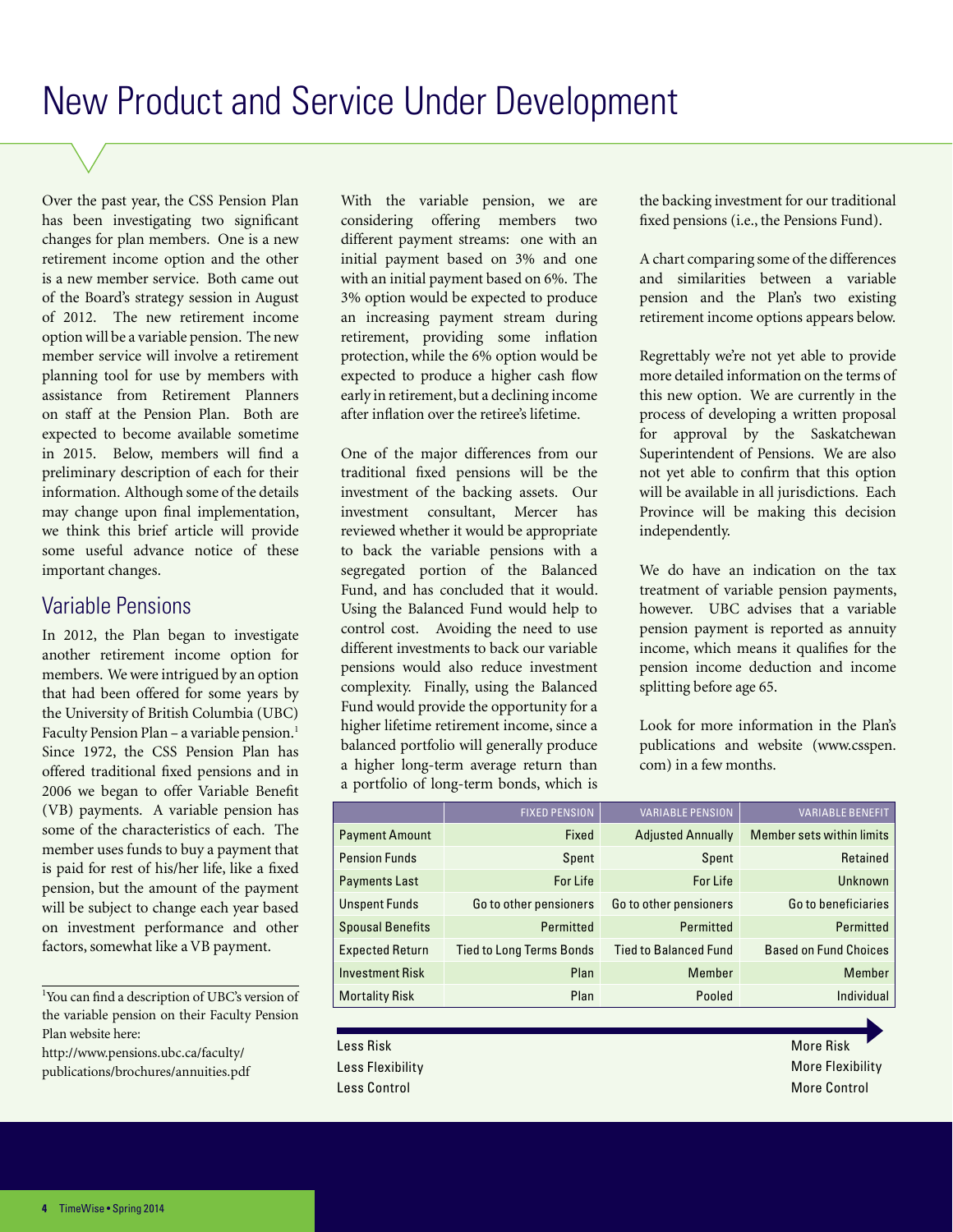#### Retirement Planning

In 2012, the Delegates to the Co-operative Superannuation Society's Annual Meeting suggested that members need more help with the Plan's investment options, and particularly with adjusting their fund mix as they approach retirement. As a result of receiving this feedback, Management conducted an investigation of whether and how other pension plans provide this type of support and reported to the Board. The result has been an approval by the Directors to develop a retirement planning service for CSS Pension Plan members.

Currently we have a staff committee working on developing the details. Steps taken so far include:

- Contact with the Saskatchewan Securities Division of the Financial & Consumer Affairs Authority to determine any licensing requirements. At this point, it appears that security licensing will not be required.
- A search for a reasonably priced software tool that will import data from our member record keeping system and can be linked to our website.

Yet to be started are:

- A review of the Retirement Planning forms, checklists and supporting documents published as part of the Financial Planning Practitioners' Guide by the Canadian Institute of Financial Planning.
- The development of communications, information and web support for this service.
- A position description for a Retirement Planner will be developed in April. The position is expected to be filled in late summer or early fall.

The Public Employees' Pension Plan (PEPP) in Regina has been delivering a similar service for some time. They have four "Retirement Income Consultants" providing this service for a total membership of about 50,000. These individuals travel the province to meet with PEPP members, both individually and in groups.

Based on discussions with PEPP, in their experience the development of a full retirement plan proves too daunting for many members. Members seem to be deterred by the need to collect all of the information required (i.e., estimated CPP and OAS, their spouse's assets and pension, their estimated retirement expenses, etc.). their results and be able to monitor and adjust their plan going forward. However, bearing in mind PEPP's experience, our Planners will also be prepared to answer more specific questions. It is our intention to permit the level of retirement planning assistance provided to be member-driven. Finally, our Planners will be ready to provide members with help structuring their Fund mix in the Plan, although recommendations with respect to outside investments will not be provided.

The chart below outlines some of the steps that might be included in a typical interaction between a Retirement Planner and a CSS Pension Plan member:



They advise that many of their members ask more specific questions, like whether their current contribution rate is adequate, how much money they should be trying to save, what investment fund they should be in, or whether their planned retirement date seems reachable.

As this point we are planning to offer a complete retirement plan, including a written report. To produce the plan, the CSS Pension Plan's Retirement Planners will coach members through a software tool, so that members will better understand

A final issue which Management reviewed with the Delegates at the 2014 Annual Meeting was whether an administrative fee should be charged for a complete retirement plan. Delegates' views on this matter were mixed. A recommendation will therefore be developed by Management for consideration by the Board later this year.

The Plan looks forward to adding retirement planning to the list of member services available from the CSS Pension Plan.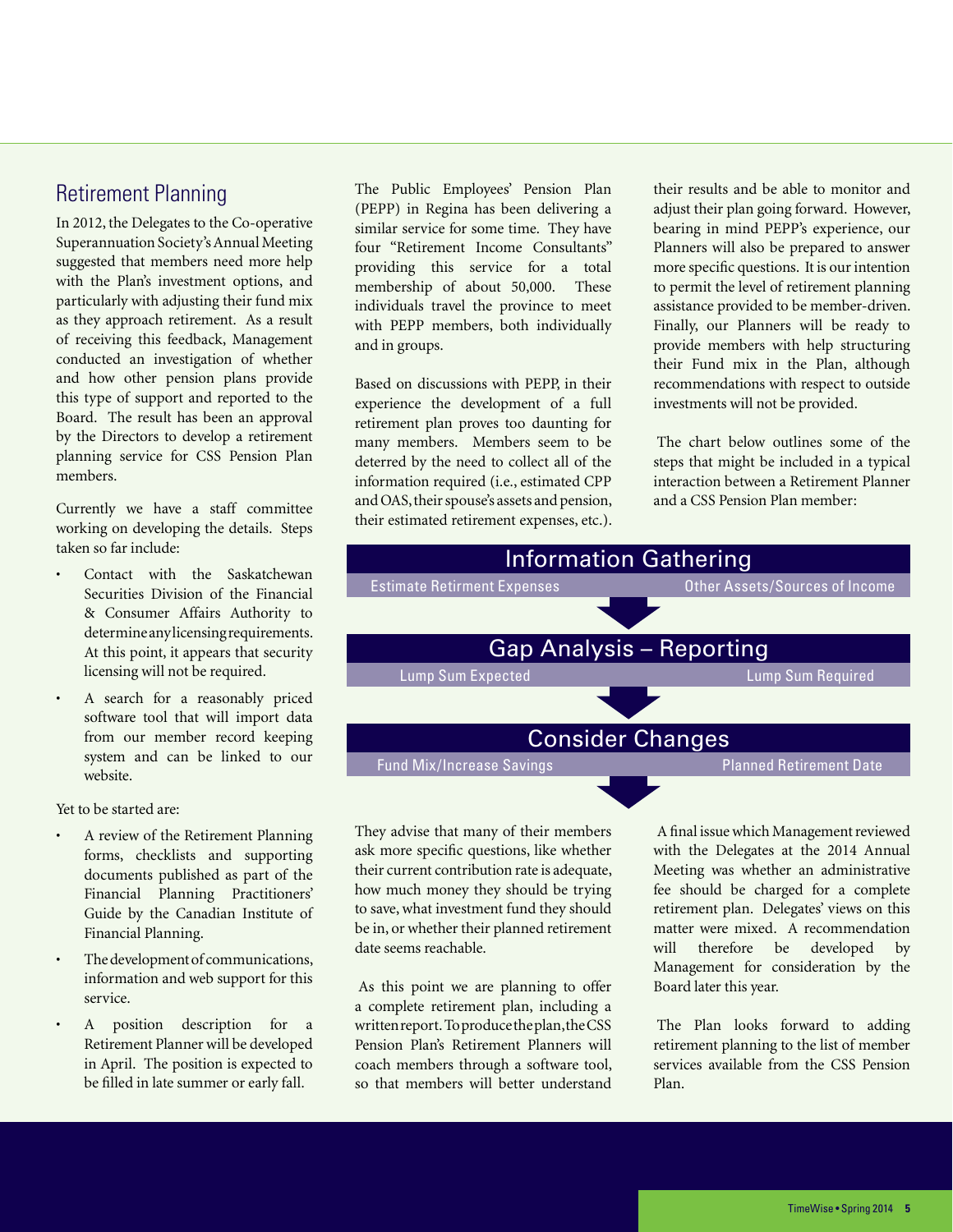# Chasing Returns

2013 was an exceptional year for equity returns. This was particularly true for Canadian investors holding U.S. equities, which experienced strong gains in U.S. terms, and then an additional 8.89% due to a fall in the Canadian dollar. The CSS Pension Plan's Equity Fund holds Canadian, U.S. and other foreign equities. Last year, the Fund posted a return of 28.1%. This was an unusually good result.

Since members' 2013 Annual Statements went out, some members have been transferring all of their pension funds into the Equity Fund. If 100% equities is the long-term asset mix that matches: (i) their ability and willingness to withstand risk and (ii) their investment time horizon, then there is no reason to be concerned about this. However, if they are making short-term changes to their asset mix because they are attracted by last year's excellent return, they may be disappointed. Hoping that last year's top-performing fund will produce a similar result this year is not a sound investment strategy. It's a form of market timing.<sup>1</sup>

It is often said that chasing returns based on past performance is like driving your car looking in the rearview mirror. You can see where you've been, but not where you're going. Analysts have examined the affect of performance chasing. A recent article in the November 2013 issue of Financial Planning magazine looked at the annual returns earned by twelve different asset classes over the fifteen years from 1998 to 2012.<sup>2</sup>

The table below shows two different scenarios:

- the annual returns earned by a "perfect" investor who consistently picked the best performing asset class for the current year; and
- the annual returns earned by a "performance chaser" who picked the asset class that had the best annual return for the previous year.

In the table, two points are demonstrated. First, market leadership moves from one asset class to another. Eight of the twelve asset classes produced the best annual return at least once. Second, over this 15-year period,

13.27 Real Estate Investment Trusts 8.56

**Securities** 

6.39

| The Impact of Chasing Performance on Investment Returns |                                                       |                                      |                                          |                                        |
|---------------------------------------------------------|-------------------------------------------------------|--------------------------------------|------------------------------------------|----------------------------------------|
| <b>YEAR</b>                                             | <b>BEST ASSET CLASS IN THE</b><br><b>CURRENT YEAR</b> | PERFECT INVESTOR'S<br><b>RETURNS</b> | BEST ASSET CLASS IN THE<br>PREVIOUS YEAR | PERFORMANCE<br><b>CHASER'S RETURNS</b> |
| 1998                                                    | <b>U.S. Large Cap Equities</b>                        | 28.67                                | <b>U.S. Large Cap Equities</b>           | 28.67                                  |
| 1999                                                    | <b>Emerging Markets Equities</b>                      | 61.81                                | U.S. Large Cap Equities                  | 20.37                                  |
| 2000                                                    | <b>Real Estate Investment Trusts</b>                  | 26.46                                | <b>Emerging Markets Equities</b>         | $-27.45$                               |
| 2001                                                    | <b>Small Cap U.S. Equities</b>                        | 13.70                                | <b>Real Estate Investment Trusts</b>     | 12.45                                  |
| 2002                                                    | Commodities                                           | 24.56                                | <b>Small Cap U.S. Equities</b>           | $-14.20$                               |
| 2003                                                    | <b>Emerging Markets Equities</b>                      | 57.88                                | <b>Commodities</b>                       | 25.84                                  |
| 2004                                                    | <b>Commodities</b>                                    | 37.15                                | <b>Emerging Markets Equities</b>         | 26.31                                  |
| 2005                                                    | <b>Natural Resources</b>                              | 35.63                                | <b>Commodities</b>                       | 30.87                                  |
| 2006                                                    | <b>Real Estate Investment Trusts</b>                  | 33.49                                | <b>Natural Resources</b>                 | 16.17                                  |
| 2007                                                    | <b>Emerging Markets U.S. Equities</b>                 | 37.32                                | <b>Real Estate Investment Trusts</b>     | $-16.42$                               |
| 2008                                                    | U.S. Bonds                                            | 8.49                                 | <b>Emerging Markets U.S. Equities</b>    | $-52.29$                               |

2009 Emerging Markets Equities 75.29 U.S. Bonds 3.70 2010 Real Estate Investment Trusts 28.42 Emerging Markets Equities 19.44

15-Yr. Annulized Return 32.25 15-Yr. Annulized Return 2.71

2012 Emerging Markets Equities 19.20 Treasury Inflation Protected

never did the same asset class produce the best annual return two years in a row. It's easy to see why investors chase performance. If a person could have accurately selected each year's winning asset class in advance, and then invested their entire portfolio in that asset class at the beginning of each year, they would have earned a fifteen-year annualized return of 32.25%. Chasing performance, however, is another matter entirely. Although high returns from the recent past are tempting, picking the top performing asset class from the previous year does not produce the same result. In fact, the performance chaser's fifteen-year annualized return is only 2.71%. In most years, the factors that combined to produce such a high return in the preceding year did not repeat. This is why investment returns are often reported with a disclaimer which says something like: "Past performance does not guarantee future results."

A chart showing the annual returns of the CSS Equity Fund's current benchmark over the past ten years appears on the next page. The benchmark is used because the Fund doesn't have a long-term track record. It was only created in 2011.

Note that only once over the past ten years – in 2006 – would a member who expected the previous year's performance to repeat get the result that he or she was hoping for. In most other years, whether the member was moving money into the Equity Fund after a good year or out of the Fund after a bad year, the move would have been too late. The

<sup>1</sup>For more information on "market timing" see Chapter 5 of the Plan's Investment Choice booklet, available on the Plan's website: http://www.csspen.com/forms/investment\_ choices/2014/InvestmentChoice.pdf

<sup>2</sup>The asset classes included were: U.S. Large Cap Equities, U.S. Mid Cap Equities, U.S. Small Cap Value Equities, Foreign Developed Market Equities, Emerging Market Equities, REITs, Natural Resources, Commodities, U.S. Bonds, TIPS, Non-U.S. Bonds and Cash.

2011 Treasury Inflation Protected

Securities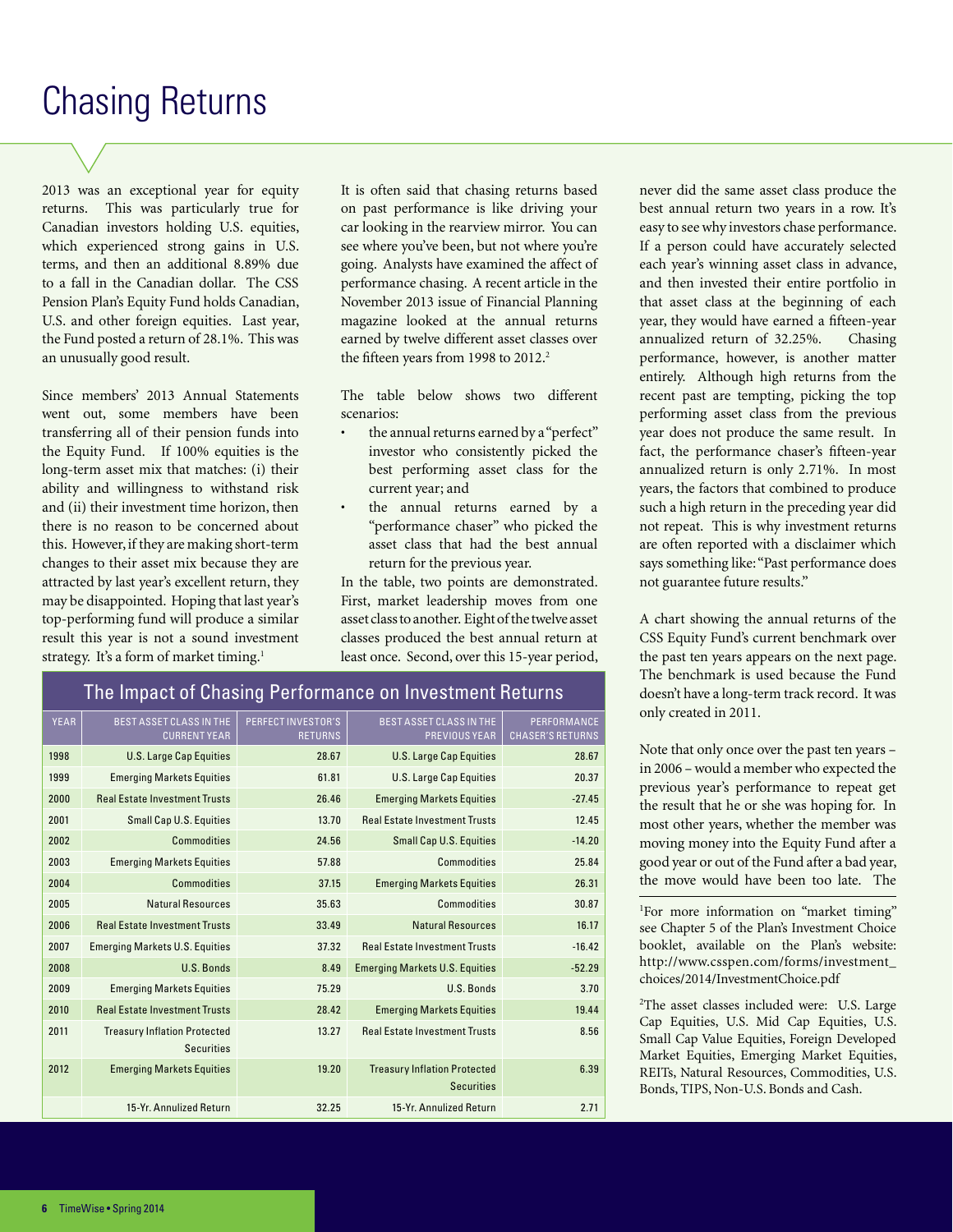

**Current Equity Fund Benchmark Annual Returns**

member would be buying high or selling low – not a winning investment strategy.

Let's look at this phenomenon from a slightly different perspective. Instead of assuming that the investor moves their entire portfolio into last year's best asset class each year, let's look at what mutual fund investors actually do. Switching mutual funds based on prior performance can also be costly, and not just in terms of trading costs and commissions. Morningstar, a global investment research company, has recently studied how fund switches affect an investor's long-term average return.

Over the past ten years, for example, mutual fund investors headed in the wrong direction at two key points – in 2009, money flew out of equity mutual funds in response to the 2008 crash when 2009 was actually a very strong year for equities. Similarly, in 2012 and 2013, investors were selling U.S. equities expecting a correction, and buying bonds and emerging market equities based on recent strong performance. In hindsight, we now know that this was exactly wrong. In 2013 bonds and emerging markets fell in response to rising U.S. interest rates, while U.S. equities produced their best return in years.

As a result, from 2004 to 2013, there was a 2.49% gap between the ten-year annualized return of the average mutual fund investor and the funds in which they were invested. That is, the average investor's earnings were reduced 2.49% by inopportune changes in their fund holdings.

Making changes to your asset mix based on recent market returns can be risky. To reduce the likelihood of reacting to short-term market "noise", a patient and disciplined, long-term investor will generally use a combination of the following strategies to avoid making decisions based on emotion.

A patient and disciplined long-term investor:

- knows and understands the long-term risk/return profiles of the funds they hold and the asset classes they contain. General information on asset class characteristics and Fund Fact Sheets for each of the Plan's investment options is available on the Plan's website here: http://www.csspen.com/Funds/
- understands their risk tolerance that is, their willingness and ability to suffer short-term losses in order to have the opportunity to earn higher average long-term gains. Setting an aggressive asset mix that exceeds the investor's risk tolerance can cause the investor to sell at a low point because they can't take the pain. This locks in their loss and eliminates the opportunity for the value of the investment to recover with the markets.
- determines a suitable long-term asset

allocation based on their investment time horizon (age) and risk tolerance. For many investors, risk tolerance reduces with age. Older investors have less time to recover from short-term losses and need a more regular cash flow from their investments.

When short term market fluctuations push their portfolio off track, they don't rotate money to whatever just did best. Instead they rebalance, periodically, back to their intended long-term asset mix. To rebalance back to their target asset mix, they must reduce the outperforming fund (selling high) and add more to the underperforming fund (buying low), even though their emotions might suggest just the opposite.

A recent article on www.smart401k.com says it well. "We've all heard the expression that hindsight is 20/20; the phrase holds true in many cases, and investing is no exception." With the benefit of hindsight, it might seem obvious that a certain investment was going to have a great year – even though you didn't see it coming in advance. The big mistake lots of investors make, is to rotate funds into that top-performing fund the next year, jumping on the bandwagon too late.

An investment or fund that has just had a great return might continue to do well, but it might not. A recent hot streak does not indicate any particular future result. And as we've seen, it's rare for a single asset class or investment fund to outperform over multiple periods.

As humans, we're programmed to repeat actions that have succeeded in the past. With investment strategies, however, what has worked well in the recent past may not produce similar results in the future. Seasoned investors keep a long-term focus to fight the urge to chase returns – a strategy that has the potential to leave you one step behind.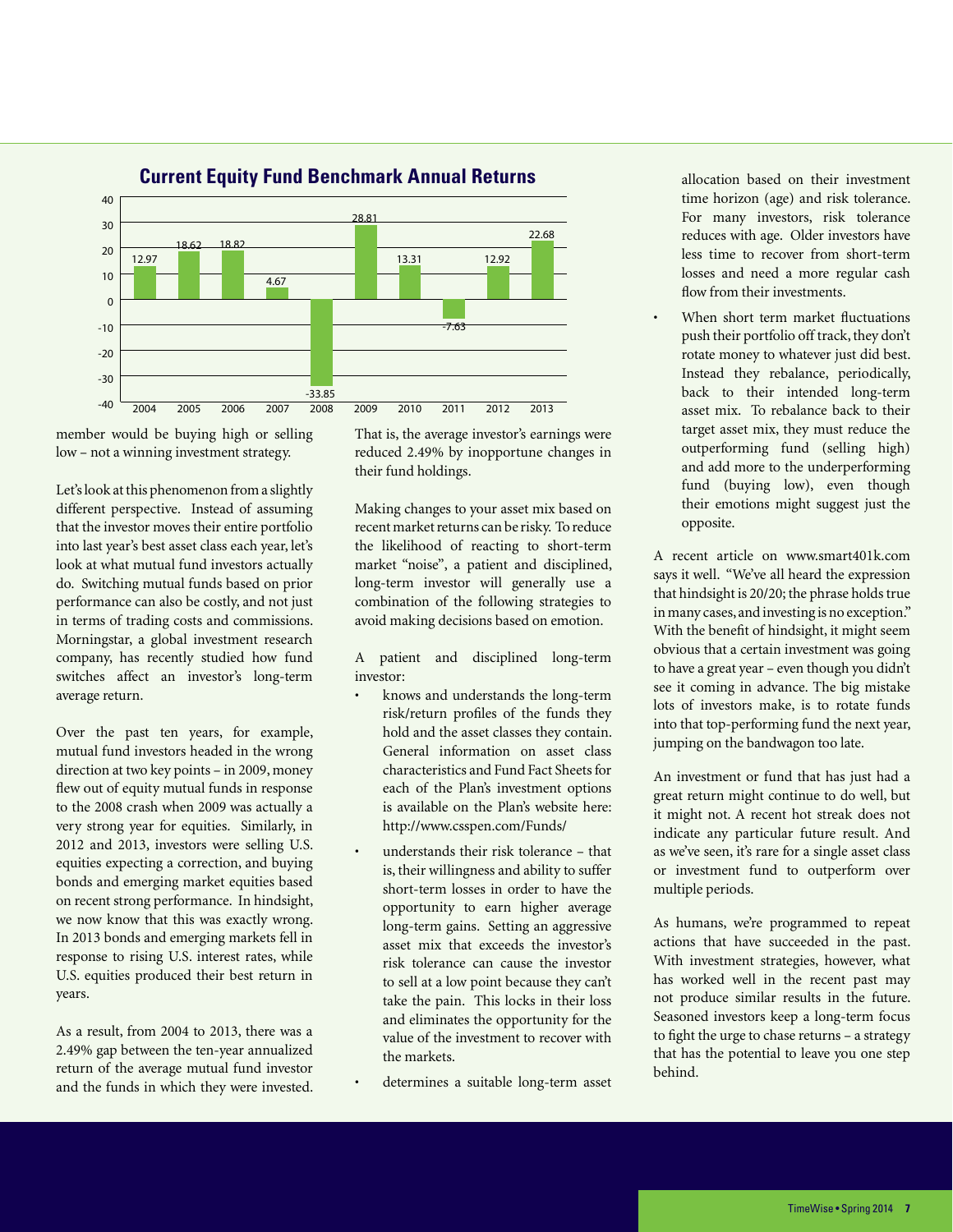# FYI – Milestones & Membership in the Plan

Below is a list of milestones or situations that often prompt members to contact the Plan for information. Members are often surprised to discover that their pension funds are subject to the Rules and Regulations of the Plan, pension legislation, and also the Income Tax Act. The information in this chart will help you understand your rights and obligations as a pension plan member in situations commonly affecting CSS members.

| Joining the CSS Pension Plan.                                                                | Plan membership is a condition of employment. You are required to contribute a percentage of your salary each pay period to the<br>Plan. Your required contributions are matched by your employer. You gain immediate ownership of the employer contributions,<br>and all earnings thereon. This is called immediate vesting. There is an annual maximum limit, set by the Canada Revenue Agency<br>(CRA), on how much you and your employer can contribute to your pension plan account.                                                                                                                                                                                                                                                                                                                                                                        |
|----------------------------------------------------------------------------------------------|------------------------------------------------------------------------------------------------------------------------------------------------------------------------------------------------------------------------------------------------------------------------------------------------------------------------------------------------------------------------------------------------------------------------------------------------------------------------------------------------------------------------------------------------------------------------------------------------------------------------------------------------------------------------------------------------------------------------------------------------------------------------------------------------------------------------------------------------------------------|
| Where are my contributions<br>invested?                                                      | Unless you instruct the Pension Plan otherwise, your employee and employer contributions are invested in the Balanced Fund (i.e.,<br>the default investment option). The Balanced Fund is comprised of about 60% stocks, from all over the world, and about 40%<br>bonds, mainly domestic. The Balanced Fund is expected to produce a moderate return over the long term, with moderate risk. It is<br>expected to suffer periodic short-term losses. The Pension Plan also offers a Money Market Fund, a Bond Fund and an Equity Fund.<br>All of the Plan's Investment Funds are market-based with differing risk return profiles. Investment performance is not guaranteed.<br>Your principal is not guaranteed. You may find info on all of the Funds on the Plan's website at: www.csspen.com                                                                |
| I want to contribute extra to the<br>Pension Plan                                            | You may make Additional Voluntary Contributions (AVCs), provided you don't exceed the maximum limit on contributions that is set<br>by CRA. AVCs are not matched by your employer and must go through your employer's payroll department.                                                                                                                                                                                                                                                                                                                                                                                                                                                                                                                                                                                                                        |
| I have other retirement savings<br>that I would like to transfer to<br>the CSS Pension Plan. | The Plan accepts the transfer-in of funds that originated from another Registered Pension Plan (RPP). Such funds can be either<br>with the RPP or else in a Locked-in Retirement Account. The Plan does not presently accept the transfer-in of personal RRSPs.                                                                                                                                                                                                                                                                                                                                                                                                                                                                                                                                                                                                  |
| <b>Getting Married or living</b><br>common-law                                               | Under pension legislation, your spouse has certain rights and entitlements to your pension funds. In the event of your pre-<br>retirement death, your spouse has first claim to your required contributions and employer contributions combined, and earnings<br>thereon. Note that some jurisdictions allow your spouse to waive this entitlement.                                                                                                                                                                                                                                                                                                                                                                                                                                                                                                              |
| Relationship breakdown                                                                       | Your spouse may also have some rights and entitlements to your pension funds in the event of a relationship breakdown.<br>Should you find yourself in this situation, you or your lawyer should contact the Pension Plan to find out how your pension funds<br>could be affected.                                                                                                                                                                                                                                                                                                                                                                                                                                                                                                                                                                                |
| <b>Buying a House</b>                                                                        | Your pension funds in the CSS Pension Plan are not eligible for the federal Home Buyers Plan. Only personal RRSPs are eligible<br>for this program.                                                                                                                                                                                                                                                                                                                                                                                                                                                                                                                                                                                                                                                                                                              |
| Estate planning                                                                              | Many members call to ask what would happen to their pension funds in the event of a common accident with their spouse. In<br>the event of your pre-retirement death, if your spouse does not survive you, then all of your pension funds would be paid as a<br>taxable lump sum to your designated beneficiary(ies) or estate.                                                                                                                                                                                                                                                                                                                                                                                                                                                                                                                                   |
| Finding yourself short of cash                                                               | You are not permitted to withdraw any of your pension funds (including any additional voluntary contributions) if you are still<br>working for an employer member of the Plan.                                                                                                                                                                                                                                                                                                                                                                                                                                                                                                                                                                                                                                                                                   |
| Leaving your Employer                                                                        | Your first option is to leave your pension funds in the CSS Pension Plan until further notice. Your funds will receive the same<br>return as other members of the Plan. If you are no longer working for an employer member, you cannot contribute to the Plan.<br>Unless you have made some additional voluntary contributions to the Plan, most if not all of your pension funds will be "locked-<br>in", which means these funds must be used for a retirement income. Your "locked-in" funds can be transferred out to another<br>"locked-in" product with a financial institution. If you have any "non-locked-in" funds, they can be withdrawn as a taxable lump<br>sum or transferred to an RRSP or RRIF with a financial institution. You might also be able to transfer your funds in the CSS<br>Pension Plan to another RPP of which you are a member. |
| Semi-retirement                                                                              | If you are 55 or older, you might be eligible for "phased retirement". Under "phased retirement" you draw on your pension funds<br>as a retirement income from the Plan, continue to work for an employer member and contribute to the Plan, all at the same time.<br>Your employer must consent or agree to your "phased retirement" and may require that you reduce your hours of work before<br>granting its consent. Please be aware that "phased retirement" is not a way to afford to retire earlier than you otherwise could.                                                                                                                                                                                                                                                                                                                             |
| Retirement                                                                                   | Early Retirement is Age 50, or can be earlier if your "Age + Service equals 75" before you turn 50. At retirement, you must take<br>the prescribed pension (i.e., a 60% Joint and Survivor pension), unless your spouse waives his/her rights to the survivor benefits<br>under this pension. Once this waiver is completed, you and your spouse are free to choose any of the other retirement income<br>options that may be more suitable to your situation, such as one of the other traditional monthly pension options or possibly<br>Variable Benefit payments from the Plan, or transfer the funds to a financial institution.                                                                                                                                                                                                                            |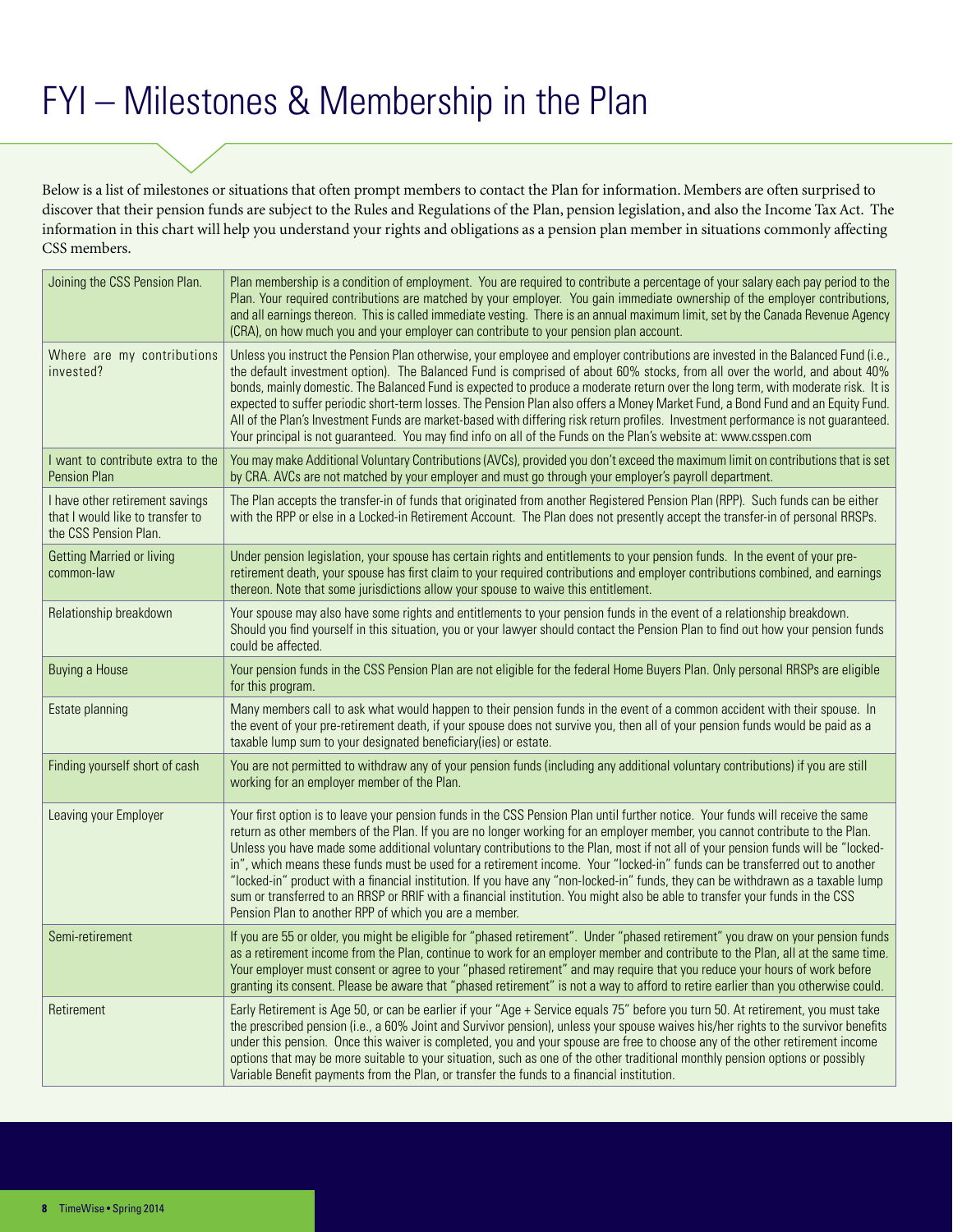# In Remembrance

In this regular column we acknowledge those retirees who are no longer with us. We extend our sincere condolences to their family and friends.

Evelyn M. Armstrong *Moose Jaw Co-op Moose Jaw SK*

Marcel Auger *Medicine Hat Co-op Medicine Hat AB*

Frank J. Baird *Yorkton Co-op Yorkton SK*

Raymond Bessette *Mackenzie Consumers Co-op Mackenzie BC*

Mariorie Bildfell *Shaunavon Credit Union Shaunavon SK*

Verna H. Blize *Fort St. John Co-op Fort St. John BC*

Wilda Boothman *Moose Jaw Co-op Moose Jaw SK*

M. George Boschee *Medicine Hat Co-op Medicine Hat AB*

Eileen E. Bourassa *Lafleche Co-op Lafleche SK*

Harold Brayley *Calgary Co-op Calgary AB*

Eugene Bretecher *Assiniboine Credit Union Winnipeg MB*

Andrew Broda *Prairie Co-op Melville SK*

Mary C. Buchanan *Aeroport Credit Union Montreal QC*

G. Ronald Burgess *Moose Jaw Co-op Moose Jaw SK*

Agnes J. Burns *Wynyard Co-op Wynyard SK*

Adrian Canan *St. Paul Co-op St. Paul AB*

Mary M. Carruthers *Valleyview Consumers Co-op Virden MB*

Evangeline Charest *St. Paul Co-op St Paul AB*

Mervyn Chorneyko *Neepawa-Gladstone Co-op*

*Neepawa MB* Ruth Collins-Ewen

*Saskatoon Co-op Saskatoon SK*

Levina M. Comstock *Calgary Co-op Calgary AB*

Ida Craven *Battlefords Co-op North Battleford SK*

Samuel K. Dalziel *Pineland Co-op Nipawin SK*

R. Clark Davies *Dauphin Co-op Dauphin MB*

Sally Dmytrowich *Saskatoon Co-op Saskatoon SK*

Bernie Dyck *Sun Valley Co-op Altona MB*

Sheila Earl *Credit Union Central Regina SK*

Joan Edmison *Prince Albert Co-op Prince Albert SK*

Adeline Engleder *Goodsoil Credit Union Goodsoil SK*

Frank Enns *Red River Co-op Winnipeg MB*

George Favreau *Beeland Co-op Tisdale SK*

Ernest L. Feher *Concentra Financial Saskatoon SK*

Loretta Flint *Calgary Co-op Calgary AB*

R. Grant Forsyth *Alameda Co-op Alameda SK*

Ted Galecki *Odessa Co-op Odessa SK*

Mary George *Sherwood Co-op Regina SK*

Harry A. Giesbrecht *Hepburn Co-op Hepburn SK*

Evelyn E. Gorst *Meadow Lake Co-op Meadow Lake SK*

Margaret Gray *Red River Co-op Winnipeg MB*

Earl H. Hall *Southern Alberta Co-op Lethbridge AB*

Wayne Haugen *Carnduff Co-op Carnduff SK*

Vic Hay

Francis E. Hayes *Shaunavon Co-op Shaunavon SK*

Carol R. Heather *Duperow Co-op Duperow SK*

Esther Henton *Pineland Co-op Nipawin SK*

Ronald Hyndman *Prince Albert Co-op Prince Albert SK*

Wesley Inkster *Eston Co-op Eston SK*

Harold T. Johnstone *Casera Credit Union Winnipeg MB*

**Margaret** Kastendieck *Synergy Credit Union Lloydminster SK*

Glen Kidd *Southern Plains Co-op Estevan SK*

Cameron J. Knott *Gilbert Plains Co-op Gilbert Plains MB*

William Kosolowsky *Swan Valley Co-op Swan River MB*

Ralph Lachowitzer *Lafleche Co-op Lafleche SK*

A.J. Maurice Lane *Northern Co-op Trading Services La Ronge SK*

Mearle R. Lepla *Credit Union Central Calgary AB*

William H. **Lethbridge** *Portage Consumers Co-op Portage la Prairie MB*

Rose V. Luchak *North Central Co-op Stony Plain AB*

Edwin Maher *Credit Union Central of Canada Toronto ON*

Dan Malech *St. Paul Co-op St. Paul AB*

Ken L. Mamer *Lake Lenore Co-op Lake Lenore SK*

Georgina McHenry *Prince Albert Credit Union Prince Albert SK*

Mina McLeay

*Community Health Services Saskatoon SK*

Lorne Michael *Prairie Co-op Melville SK*

Christina M. **Milnthorp** *Battlefords Co-op North Battleford SK* Frank Neufeld *Pioneer Co-op Swift Current SK*

Phyllis M. Pates *Pioneer Co-op Swift Current SK*

Aline Pelletier *Prince Albert Co-op Prince Albert SK*

Kenneth Pesch *Federated Co-op Canoe BC*

Eva Peters *Gravelbourg Co-op Gravelbourg SK*

Marilyn Peterson *East Central Co-op Kelvington SK*

Ronald E. Peterson *Medicine Hat Co-op Medicine Hat AB*

Edward Reid *Concentra Financial Saskatoon SK*

Lillian Reynaud *Saskatoon Co-op Saskatoon SK*

T. Arnold Rogers *Calgary Co-op Calgary AB*

Raymond Rondeau *Pembina Co-op St. Leon MB*

Charles Schille *Credit Union Central Winnipeg MB*

Martha E Schoenroth *Gravelbourg Credit Union Gravelbourg SK*

Margaret Shalovelo *Conexus Credit Union Regina SK*

Lawrence M. **Sharber** *Credit Union Central Regina SK*

Beatrice Shaw *Calgary Co-op Calgary AB* A.G. Simpson *Weyburn Co-op Weyburn SK*

Stefan A. Stann *Saskatoon Co-op Saskatoon SK*

Doris Stevens *Calgary Co-op Calgary AB*

Glenda Streifel *Vantis Credit Union Winnipeg MB*

Phyllis Stroub *Calgary Co-op Calgary AB*

Selma Sudom *Barrhead and District Co-op Barrhead AB*

Larry Surkan *Federated Co-op Saskatoon SK*

Anna M. Tessier *Southern Plains Co-op Estevan SK*

John N. Townsend *The Grocery People Edmonton AB*

James Tracey *Aeroport Credit Union Montreal, QC*

Alma Tymchuk *Beausejour Co-op Beausejour MB*

Peter T. Uhrynchuk *Northern Industrial Chemicals Saskatoon SK*

Arthur A. Ulmer *Carnduff Co-op Carnduff SK*

Edith A .Verbeke *Saskatoon Co-op Saskatoon SK*

Joseph Whelan *Delta Co-op Unity SK*

John Wiebe *Winkler Co-op Winkler MB*

Frances M. Wood *Federated Co-op Saskatoon SK*

TimeWise • Spring 2014 **c**

Ollie Yacyshyn *Swan Valley Co-op Swan River MB*